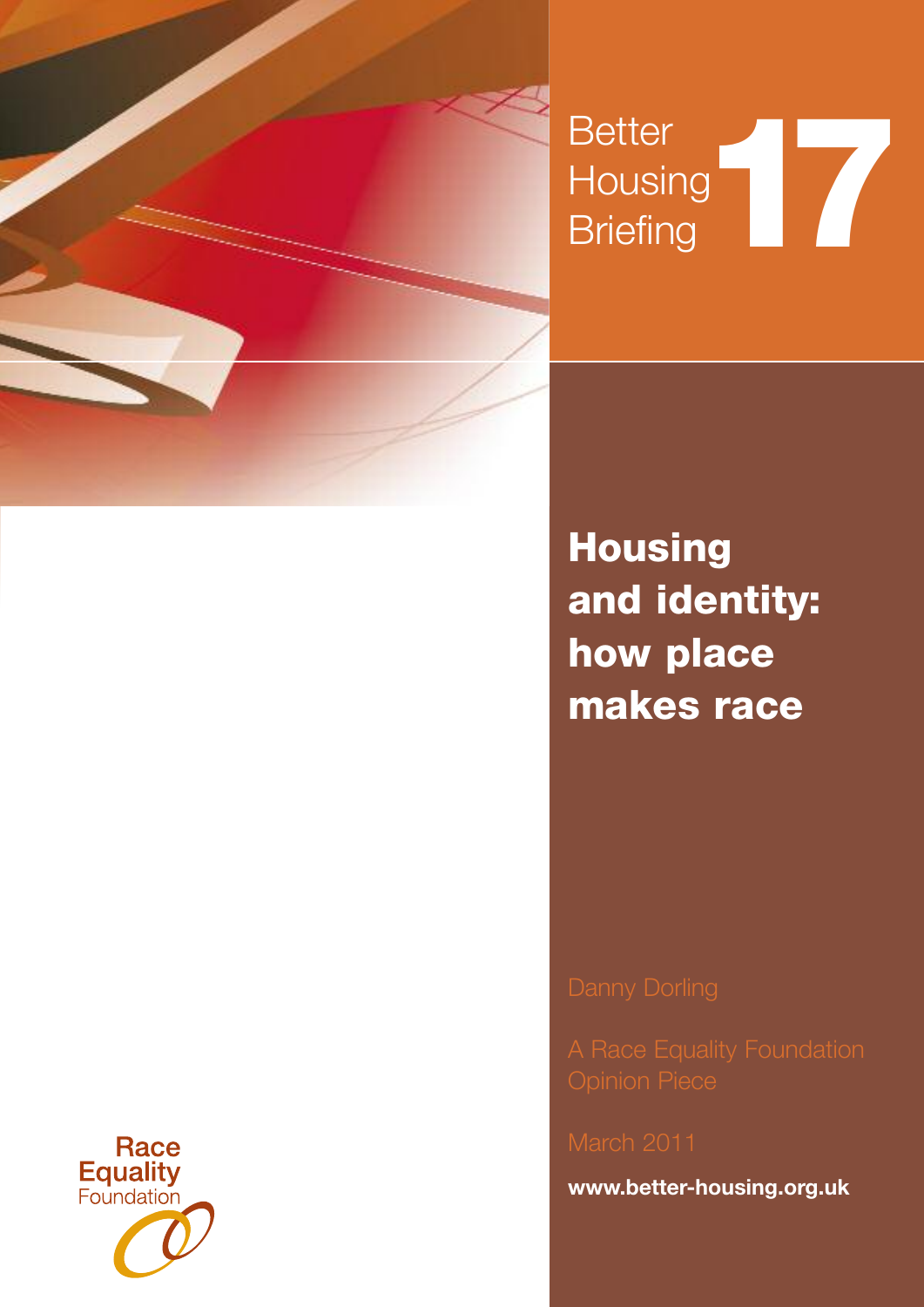# **Introduction**

Suffering no serious invasion or revolution for almost a millennium, the social geographical arrangement of Britain is unusually rigid. Whereas in the USA, inner cities, declining suburbs and poorer outlying settlements are often allowed to decline further into ghost towns, in Britain, over the last century, areas that might have been abandoned as slums have generally been rebuilt as new social housing or mixed tenure, and former housing stock has been replaced with homes deemed to fit the social make-up of the area. This policy has had the effect of preserving differences between neighbourhoods, allowing places such as south-central Manchester to be rebuilt regularly, and preserving the social geography of Inner London for over a century, despite successive waves of immigration (Orford *et al*., 2002).

Indeed, many of what were the poorest parts of Britain a century and a half ago are still the poorest parts today. In England, life expectancy was lowest in Salford and Oldham in 1851 and 140 years later it remained lowest in those same towns (Dorling, 1995). This is despite a complete turnover of population due to death and high out- and inmigration rates, which replaced a partly Irish-origin population with people of South-Asian origin.

In Whitechapel in London, similar stories are told of Huguenot, then Jewish, then Muslim populations each replacing one another. In every case, the housing system into which new arrivals have had to fit − ghetto housing in Whitechapel; cheap, less stereotyped private renting later; social housing later still − has helped define a group as a particular minority, until another group takes its place. It is the place that carries the stigma over time, far longer than differing groups of people or differing races do.

### **Housing inequalities in Britain**

In other European countries, people tend to rent more and buy later. In Britain, we are drawn to home ownership, which leads to divisions in housing quality based on wealth. In turn, racial divisions in wealth mean that housing quality is often also very unfairly distributed by race, and a number of housing issues disproportionately affect black and minority ethnic families:

- There is now eleven times less public green space in areas where 40 per cent of the population are from black and minority ethnic groups compared to areas where just 2 per cent are from such groups (CABE, 2010).
- The percentage of school children aged over ten who share a bedroom with an adult or a sibling of the opposite sex rose from 8 per cent in 1999 to 15 per cent by 2005 (this is known as the bedroom standard; HMSO, 2003). These children are disproportionately from black and minority ethnic groups and such overcrowding is most common in London, an area with one of the highest proportions of black and minority ethnic groups in the UK (Dorling, 2010, p. 117).
- The majority of children living above the fourth floor in England are from black and minority ethnic groups (2001 Census national statistics table).
- Homelessness rates rose by 14.5 per cent for black and minority ethnic households between 1998 and 2006, despite falling by 8 per cent overall; for African and Caribbean households, these homelessness rates increased by 25 per cent and 42 per cent respectively (Roberts and McMahon, 2008, pp. 17–18; Dorling, 2009).
- Some 33 per cent of Pakistani and Bangladeshi households live in unfit dwellings, compared to 6 per cent of white people (Roberts and McMahon, 2008, pp. 17-18).

This opinion piece introduces some recent advances in the social sciences concerning race and place. In particular, it draws on work from the USA on wealth and race, work from Britain on the current crisis in housing, and observations made in the best-selling popular social science book, *The Spirit Level* (Wilkinson and Pickett, 2009, p. 178).

Wilkinson and Pickett observe that in more equitable societies, race is a much less salient issue, and where inequalities in income and wealth are high, race matters more: in effect, different places and times make race matter more or less. This paper concentrates on how the operations of the housing market help that to occur, and raises the possibility of a 'right-to-sell' policy to alleviate the harmful effects of the not-really-free market.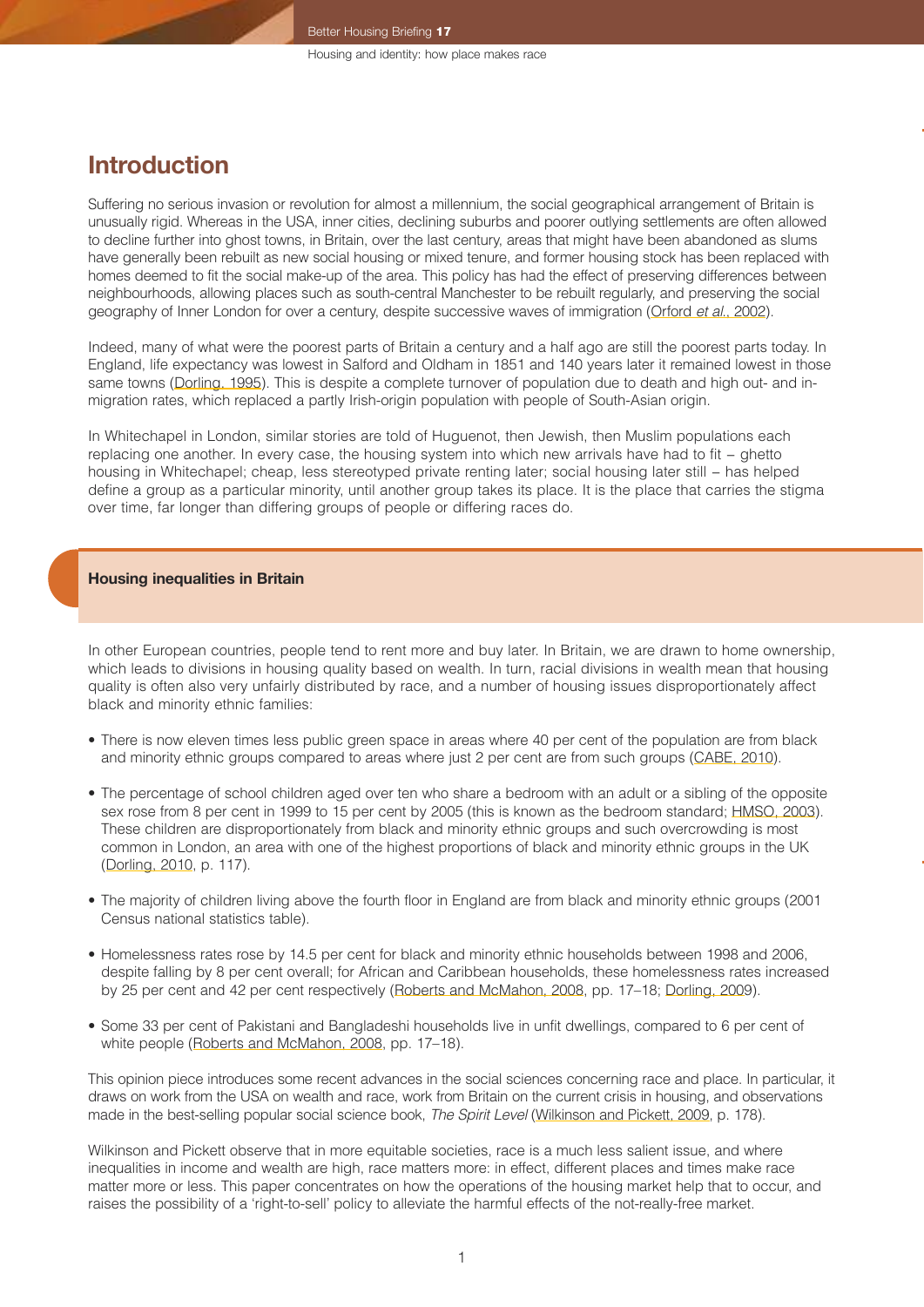Housing and identity: how place makes race

#### **How place makes race**

The argument that social inequalities maintain and, in some cases, create racial divisions is not new, but it has been built on greatly in recent years (Dorling, 2010, pp. 159–70 and p. 346, footnote 33). Racial inequality can be established and controlled only when there are strong spatial residential divisions and when certain racial groups are confined to living in certain streets or housing blocks. This opinion piece extends the adage that *'The soil grows castes; the machine makes classes'* (Young, 1958, p. 21) by also arguing that *'housing separates races, the home creates gender'*.

Social divisions are pertinent to a particular geography and time in history and may grow and diminish in importance. The following four examples, given in the chronological order in which they have come to the fore, are relevant to people in Britain. Each scenario has not necessarily been subsumed by the next and sometimes old divisions are reintroduced from abroad.

- 1 Caste divisions became established in feudal farming societies where relationships were ordered primarily around the connection between people and the soil. They become untenable outside of rural village settings. People do not fit naturally into castes and castes are not a natural division of humanity. Farming in the North China plain was carried out successfully for millennia without caste systems (Frank and Gills, 2006).
- 2 Class divisions became established in newly industrialised societies where relationships were ordered primarily around the connection between people and the machine. They become untenable outside of factory-town settings. People do not fit naturally into classes and classes are not natural divisions of humanity. Markets operated successfully for millennia before the invention of free-market capitalism (Lohmann, 2009).
- 3 Gender divisions are peculiar to particular times and places and are rapidly changing. The home is the most palpable location in which gender categorisations are made and maintained: *'Women do two-thirds of the* world's work, earn one-tenth of the world's income, and own less than one-hundredth of the world's property' (MacKinnon, 2006, p. 21). Established gender divisions become untenable as the nature of homes changes, as we have fewer children, live on our own more often and for longer. Gender divisions in Britain are wide, but were far greater a century ago and are far greater in other continents today.
- 4 Racial categorisation is most acute in the city and its quarters. It was in the city where ghettos were first formed. Only since the 1960s has the word 'racism' appeared in dictionaries and the word 'racist' is even more recent (Leech, 2005, pp. 1–5). Jewish people, persecuted for years on religious grounds, are now seen as racially persecuted. Like poverty, racism has not always been with us and, also like poverty, only recently have very large numbers of people become committed to its eradication (Goldberg, 2009, p. 370).

### **Race and housing**

Britain is one of the most unequal of the world's richest twenty-five countries. Only three countries have higher income inequalities, and even Israel, the country with the greatest religious divides, has lower inequalities in income than Britain (Dorling, 2010, p. 327). One result is that when people without many financial assets enter Britain from abroad, they are placed at the bottom of a very long housing ladder.

Income and wealth inequalities in Britain are now as wide as they were a century ago, when Jews fleeing pogroms in the East faced overcrowding in the Whitechapel ghetto (Vaughan and Geddes, 2009). The history of British fascism dates from that time, with similarities in the myths spread about Jews then, to those spread about Muslims today.

We no longer have ghettos in Britain, but we do have very poor quality housing for those at the bottom. This has the effect of linking the racial identity of new immigrants to particular residential locations and to particularly obvious points in a widely and tightly stretched social hierarchy. If our housing system were less polarised, it would be harder for racial divisions to be maintained. New minority groups would not be so easily identified if our 'skid rows' were not so obviously on the slide downwards.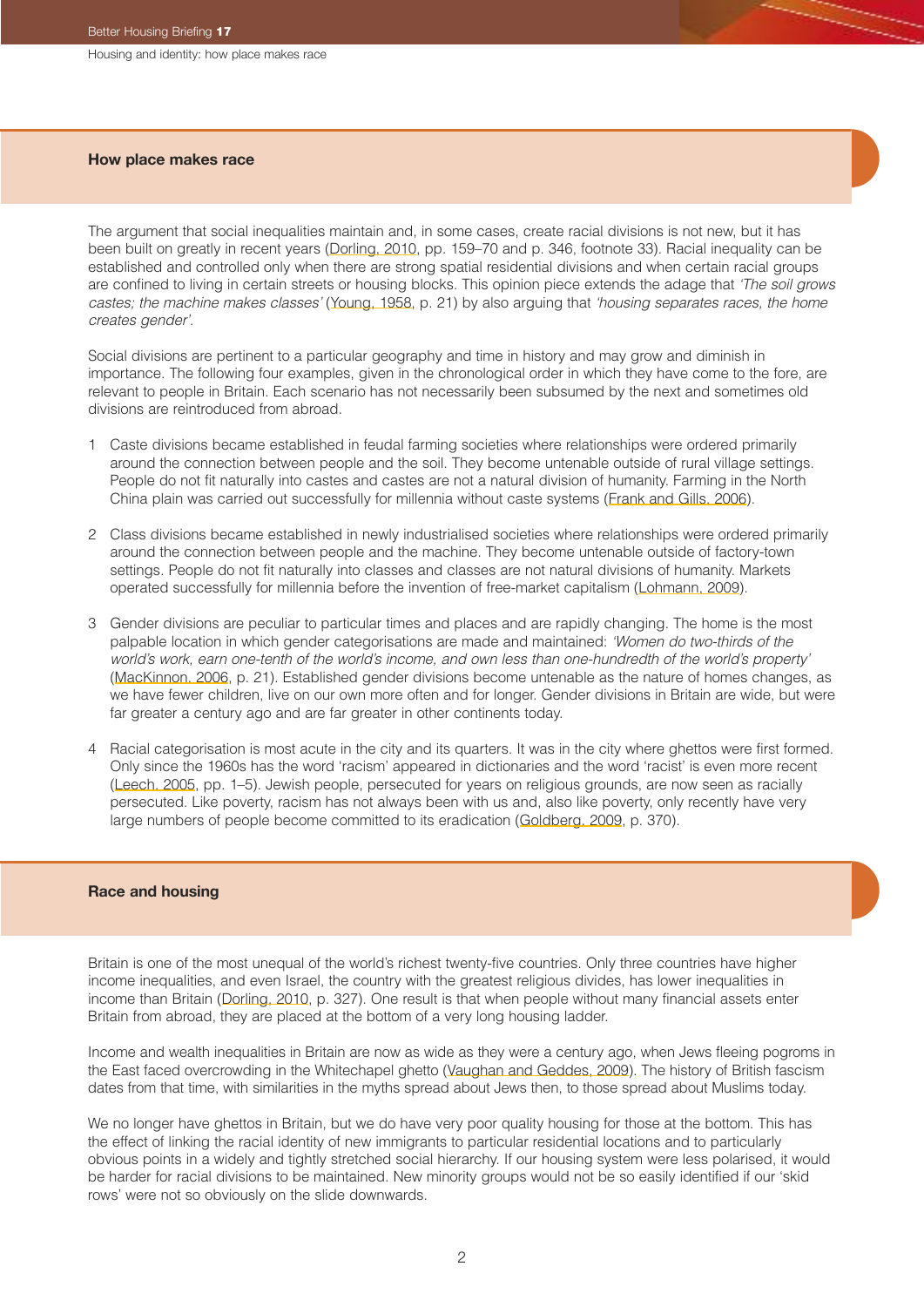Britain has some of the smallest housing units in Europe when floor space per person is measured. At the same time, and not unconnected, Britain also has some of the most inefficient policies when it comes to the use of our housing stock. More people own two or more homes in Britain than in other countries of similar population density (such as the Netherlands), which limits the availability of housing for the rest of the population.

Furthermore, the inefficient private rented sector has been allowed to grow rapidly while the efficient social housing sector has been deliberately shrunk. In contrast to the private sector, there are usually fewer underoccupied or empty social housing properties at any one time (Dorling, 2010, p. 248). Recent changes in tenure and inequality have been the result partly of a rising political geography of fear, which is not unrelated to racial prejudice.

#### **The political geography of wealth in the USA**

People do not happily polarise, but they will vote and act to polarise out of fear. When no alternative to abandoning poorer areas and poorer people seems apparent, otherwise well-meaning people may act selfishly, exercising choice over where they live in order to keep living standards stable. In the 1970s, in contrast to today, white families in both the USA and Britain had greater freedom to choose residential locations, because of greater consistency in housing costs across different places (Frank, 2007).

Black and minority ethnic families have been less free to choose residential location in recent history even if financially secure. They could face acute racism if they moved into the wrong block or street. As private housing became more expensive, the freedom to choose where to live reduced further, even though the supply of housing increased. This is partly because increased supply allowed a small group to buy several homes each, but also because location matters more in a country which is more economically segregated.

Assets in the USA were and remain an embarrassing topic for discussion. During the run-up to the election of Barack Obama, following a great deal of controversy, it was revealed that American Senator and later Republican presidential nominee, John McCain, owned at least eleven homes for his personal use (Halbfinger, 2008).

Recently, Massachusetts' Brandeis University's Institute on Assets and Social Policy produced a widely covered report which showed that, from 1984 to 2007, the wealth gap between white and African-American families had, on average, grown by \$75 000 between single pairs of families. Even excluding equity in housing, the average white family in the USA saw its median holding of wealth grow from \$22 000 to \$100 000 over these twenty-three years. For African-American families, median wealth levels had remained at about \$2000 when measured in constant dollars (Shapiro *et al*., 2010).

While it might be expected that wealth gaps between racial groups were related to differences in employment, the Brandeis University report argues that job achievement does not *'adequately predict family wealth holdings'* (Shapiro *et al*., 2010, p. 2). Instead, it is differential rates of inheritance of wealth, especially of property, which is the main cause of rapidly rising wealth inequality between white and African Americans.

Those with assets can, through institutions like banks, gain interest by lending to those with less. The Brandeis report found that deregulation of the lending market saw increased debt among poorer African-American families and that *'the segmentation of the mortgage lending market highlights a general trend in lending in which lowincome people and consumers of color pay more for accessing credit'* (Shapiro *et al*., 2010, p. 3).

#### **The political geography of wealth in Britain**

Although economic and racial divides are not as acute in Britain, they are moving in the US direction. It is possible to compare John McCain's eleven homes with an estimate for the Conservative leader (and now Prime Minister), David Cameron, who does not think he owns a fourth home (*'I don't think so – not that I can think of'*; Dougary,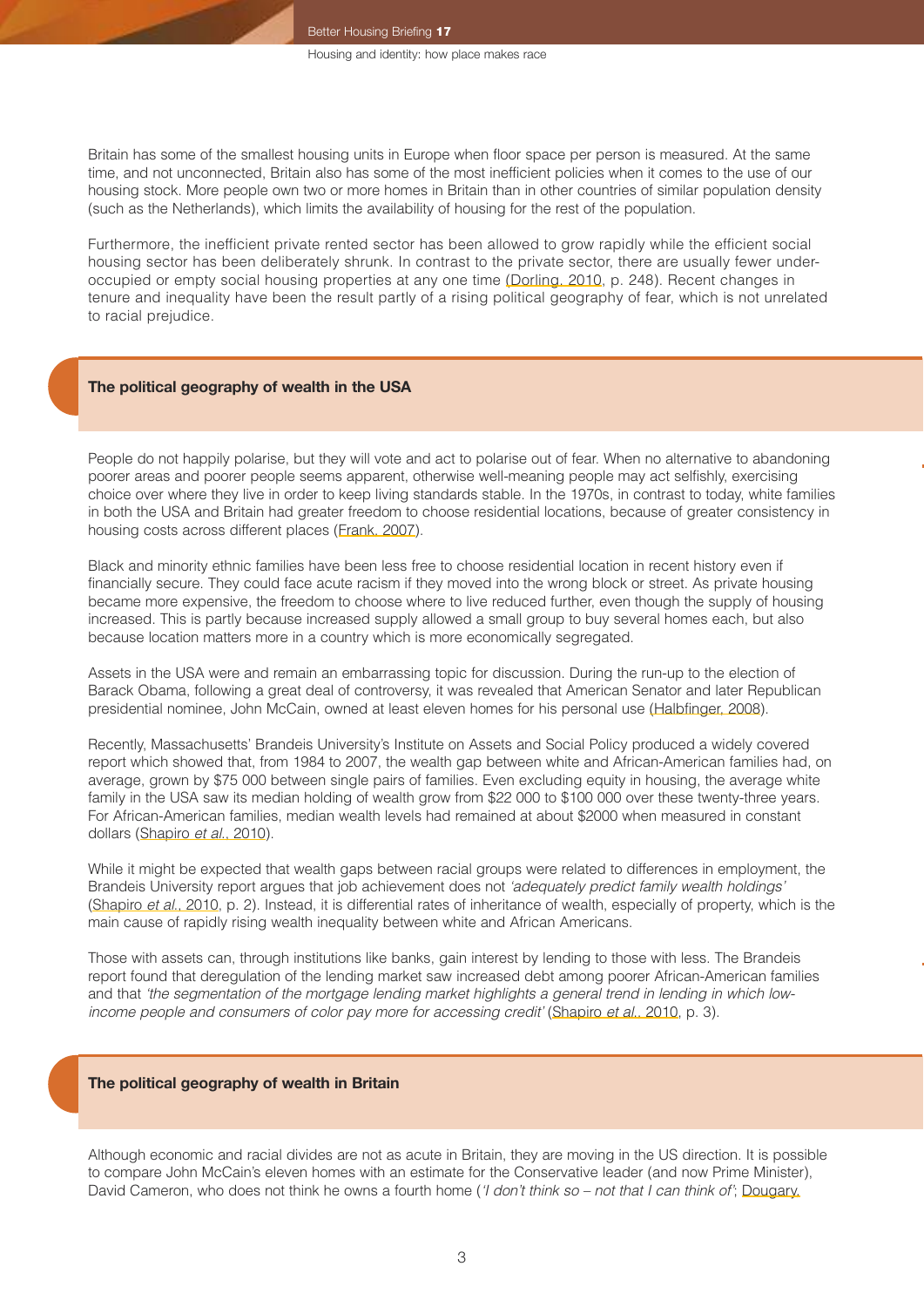2009, p. 8). In polite British society, talking about the distribution and ownership of housing can cause a little squirming, but it is vital if we are to understand 'how place can make race'.

Few admit to buying a home in the suburbs to get away from the poor. Instead, they blame schools, or décor or the air, but the evidence of higher and higher prices being paid for otherwise identical homes betrays beliefs, rising prejudices and fears. The mantra that began in the 1970s and became a loud chant by the 1990s was: 'location, location, location'. This was not always down to 'white flight', but instead to the flight of the modestly supported from the poor, the average away from those of modest means, of the affluent from the average, or the very rich from the affluent.

Geographical segregation by ethnicity has fallen in Britain, but between 1968 and 2008 rose for Britain's richest people, who now live in a more tightly defined set of areas than before (Dorling, 2010, pp. 124–6). Once economic polarisation begins, it is hard to reverse: attitudes harden, fear grows on fear, people know less and less about each other and imagine more and more. As the very richest gain second homes, in Chelsea and the Cotswolds, in Manhattan and Maine, they complain of limited community cohesion, when they themselves have so many homes that they cannot even know their neighbours, let alone 'muck in' with them.

## **Offering solutions**

That how we live is how we must live, isn't necessarily so. In Britain we have a nationalised state-run health system which caters for the vast majority of citizens. The USA did not make that choice and suffers the lowest life expectancy in the rich world as a result (Wilkinson and Pickett, 2009). Neither Britain nor the USA has chosen nationalisation in housing, but the current housing and liquidity crisis could be the impetus needed.

Our current over-reliance on the housing market ensures that more people are badly housed than need be, that we take too little care of our housing stock, that we maximise short-term profit to sell poorly maintained properties to gullible first-time buyers, and that we rack up enormous debts that benefit only the few rich individuals who earn huge quantities through 'interest'.

In Sheffield as of 2010, 100 000 families were waiting for council homes after the implementation of market mechanisms into social housing through the 'choice-based lettings' scheme. Private landlords rarely have the wellbeing of their tenants as their paramount interest and would be unlikely to survive for long in the private market making enough profit from their investments if they did. Social divisions and racial divides are exacerbated by reliance on private provision when there could be much more public good.

Just as most people choose not to be solely responsible for educating their children or providing their families with health care, a mixed state–market housing system would see the state take control of housing when people would prefer not to take responsibility for a building. When you are young and mobile, or old and mobile, it makes least sense to own your own home – while it helps the young to be footloose, older people may find their housing needs change quickly as their physical abilities change.

#### **The right-to-sell**

A better mixed state–market system could be achieved by introducing a 'right-to-sell' to accompany the 'right-tobuy', or, in other terms, a 'National Health Service for housing'. Right-to-sell could both stabilise the housing market and reduce social polarisation. Pilot versions have already been introduced in all four countries of the UK for the most vulnerable households, and in England the extended right could improve considerably opportunities for poorer black and minority ethnic groups.

At its most simple, the right-to-sell is just the opposite of the right-to-buy and it can co-exist with that right. It gives mortgagees the right to become tenants, and private tenants the right to become social housing tenants, without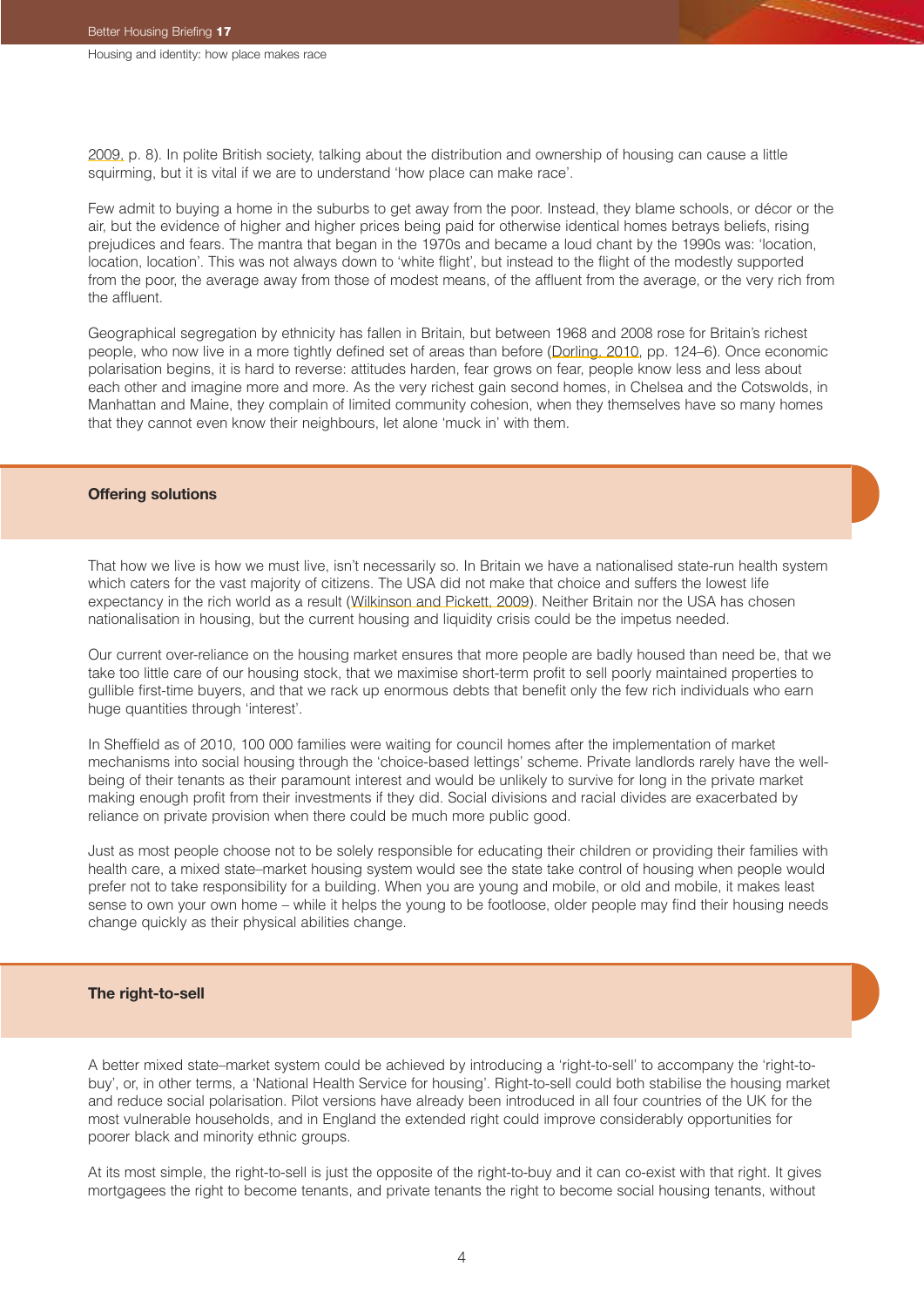moving home. It has the short-term benefit of reducing repossessions in a market crash and the long-term benefit of preventing segregation based on high rental prices, since high rent could no longer force poorer families from newly expensive neighbourhoods.

If a household were to exercise the right-to-sell, the title of their home, and any capital and debts associated with it, would be transferred to a social landlord and they would become tenants within those same four walls. People losing their jobs need not also lose their home. Children need not lose their school and schoolfriends. Private landlords could not simply evict families if they wanted to increase the rent. Families could choose to sell their landlord's property to a social landlord (or another better private landlord). The private landlord would receive some recompense, just as the state receives recompense when the right-to-buy is evoked.

### **Right-to-sell in practice: MRS and MTR**

The last British (New Labour) government did institute a partial right-to-sell. It was called the 'Mortgage Rescue Scheme' (MRS). A recent evaluation found that, between January 2009 and March 2010, 629 applications to the scheme were made, resulting in 613 mortgagee families staying in their homes as housing association tenants (as reported in July 2010). The report also stated that: *'MRS provided former borrowers with a profound sense of relief* from the anxieties associated with potential homelessness, offering them a "lifesaver", "hope" and a "light at the *end of the tunnel"'* (CLG, 2010, p. 5).

The evaluation of the MRS also found that there was much less demand for the government's other scheme, the 'shared equity' option, with only sixteen households being accepted across all of England for that more complicated solution (CLG, 2010). It would appear that it is preferable to know either that you are responsible for the upkeep of a property or that someone else is, and not to share that responsibility in some way. Right-to-sell schemes allow households to move between times when they are best able simply to be tenants, or best able to look after the long-term repair of the property as well, which is what ownership should mean.

The present government's MRS scheme is more generically known as a 'Mortgage to Rent' (MTR) scheme. There are now many of these to be found in fledgling states around the world, all designed to help households who own their homes, but now have little chance of sustaining a mortgage. In England, the registered social landlord (RSL) purchases the property and the applicant pays rent to their landlord (instead of their old mortgage) at a level that it is calculated they can afford, given a full assessment of household finances.

These schemes are generally initially available only to the most vulnerable households, usually those with children, who are likely to require homelessness assistance if left unaided. The new coalition government has expressed a preference for people who fall on hard times to move or be moved away from prosperous areas – the opposite of the direction of these schemes (Dorling, 2011). As part of the Comprehensive Spending Review of 20 October 2010, the government also announced a series of cuts to housing benefits in England to accelerate the process of clearing some areas of poorer people.

In Wales, there is a Mortgage Rescue Scheme similar to that available in England until recently, but it has a greater chance of survival, as the Welsh Assembly Government appears to have a very different agenda from that of Westminster (Welsh Assembly Government, 2010). Any family falling behind with mortgage payments is advised to contact their local council, where a housing options team, homelessness team or housing strategy officer will advise on the appropriate course of action. It can be argued that this kind of assistance and caring for neighbours is part of what makes Wales a Big Society.

The Scottish Mortgage to Rent scheme has been very successful and, following its introduction in 2003, is much more advanced than in England (Bramley *et al*., 2008). The scheme differs slightly in the detail from the English and Welsh models, but in general is very similar: *'offering households the opportunity to change the tenure of their home from owner occupation to a tenancy in the social rented sector'* (Bramley *et al*., 2008, para. 3.5). However, with a stronger culture of social housing, it can be argued that the Scottish system also represents a 'Bigger than English Society' model, where people look out for each other and eviction is frowned upon. With housing as a devolved responsibility for the Scottish Parliament, it looks as though the Scottish scheme will, at least in part, survive the coming cuts.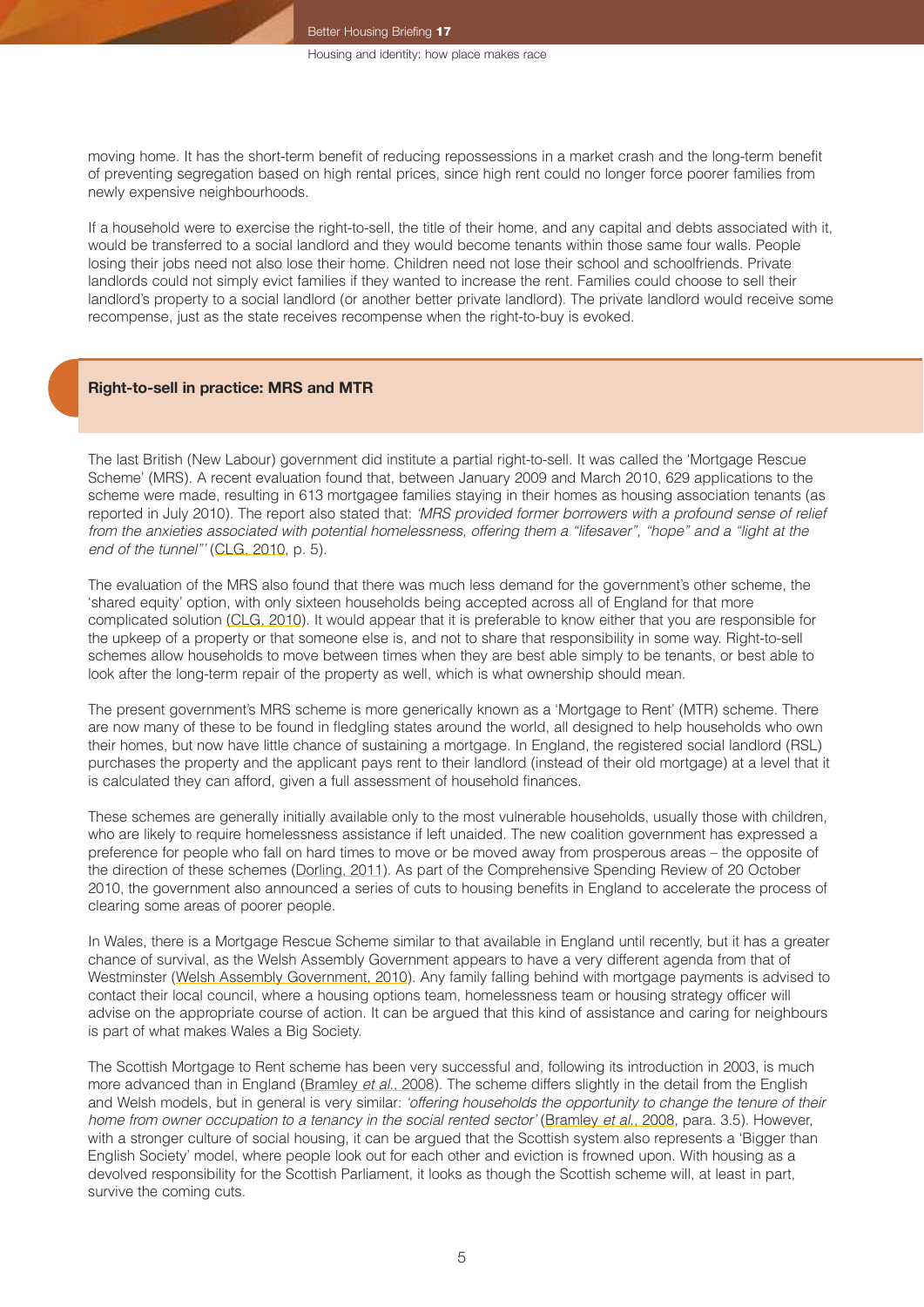In Northern Ireland, repossessions doubled between 2007 and 2009. In response, Margaret Richie, the new Housing Minister (appointed in February 2010) suggested the *'need for a full mortgage rescue scheme'* (Richie, 2010). However, she continued by reporting that although a pilot scheme had assisted 373 people and prevented twenty-nine home repossessions, at that time she was unable to secure funding to extend the scheme. The finance minister was a member of the Democratic Unionist Party and Ms Richie a member of the Social Democratic and Labour Party, two parties which have traditionally been associated with Protestant and Catholic divisions in Ireland.

# **Conclusion**

Where people live in the world largely determines the groups they are born into, whether that group might be race, religion, caste or creed. At the micro-level, your postcode determines a great deal of your future. Where your mother and father lived in Britain from the point of your gestation is enough to largely predict many life outcomes far better than knowing if you are to be born male or female, or even black or white, especially with regard to education. In the recent past, especially in the 1970s, it mattered far more if either your mother or father (or both) were not white. Now class, as mediated through place, can often be just as important, if not more so.

The right-to-sell would mean that children would not have to move school when their parents fell on hard times. It would mean that new property would become available in the long term in the social housing sector, scattered across cities and breaking the relationship between concentrations of ethnicity and concentrations of poverty.

Introducing the right-to-sell would make a child's race less of an acute predictor of their outcomes in life, because the strong connections between race, wealth, housing and, hence, location and education would be slightly, but surely, weakened. The right-to-sell would reduce the advantages of those who currently have most advantages in life – so we should expect that those who own the most property might oppose it. It would be helpful if it could be explained to large property owners how their lives would benefit from not living in a society where so many others felt so often to be on the edge of destitution, unsure of whether they will be able to afford to stay in their home.

In mainstream policy circles, the right-to-sell was unthinkable before the current crisis. However, a housing market in danger of failure and the threat of mass repossessions may force governments to seriously consider how it could work more widely. This is even true with a Westminster government hostile to ideas such as this: the market might just demand it, as housing demand falls, along with government spending cuts.

The right-to-sell differs from allowing housing associations to take vacant properties off the open market in that possession under the right-to-sell is achieved without eviction. The idea could be introduced by making it available to the most obviously needy cases – not just the most vulnerable households, but all people with dependent children, for instance, especially those not within the bedroom standard. The natural extension of the right-to-sell would allow tenants to swap private landlord, to shop around for a better landlord, without having to move home.

In England, the government is currently withdrawing even further from having an interest in providing adequate housing. In summer 2010, it suggested that it would withdraw any oversight for how much housing should be built in a year. Regional plans had varied from the South East Region (excluding London) allowing up to 39 000 dwellings a year to be built up to 2026, while only some 7660 a year would be built in the North East. None of these targets is likely to even remain as a target, let alone be achieved. However, Britain has enough housing for all already. What we need much more of is repair rather than rebuilding. Above all, we need to better share our resources in a country that is becoming relatively poorer. The strongest reasons not to share are racist reasons.

# **Acknowledgements**

I am extremely grateful to Kat Nower and Jabeer Butt of the Race Equality Foundation for advice on restructuring the initial draft of this opinion piece, and to Kat Nower for providing descriptions of some of the topics covered by the Race Equality Foundation's Better Housing briefings. I am also in debt to Sarah Blandy of the School of Law, University of Leeds for her comments on the legality of the right-to-sell, and to Ricky Joseph of the Centre on Household Assets and Savings Management at the University of Birmingham, who gave me advice on the latest research on race and wealth inequalities coming out of the USA and comparable work being planned for the UK. However, all the suggestions and errors made above remain my sole responsibility.